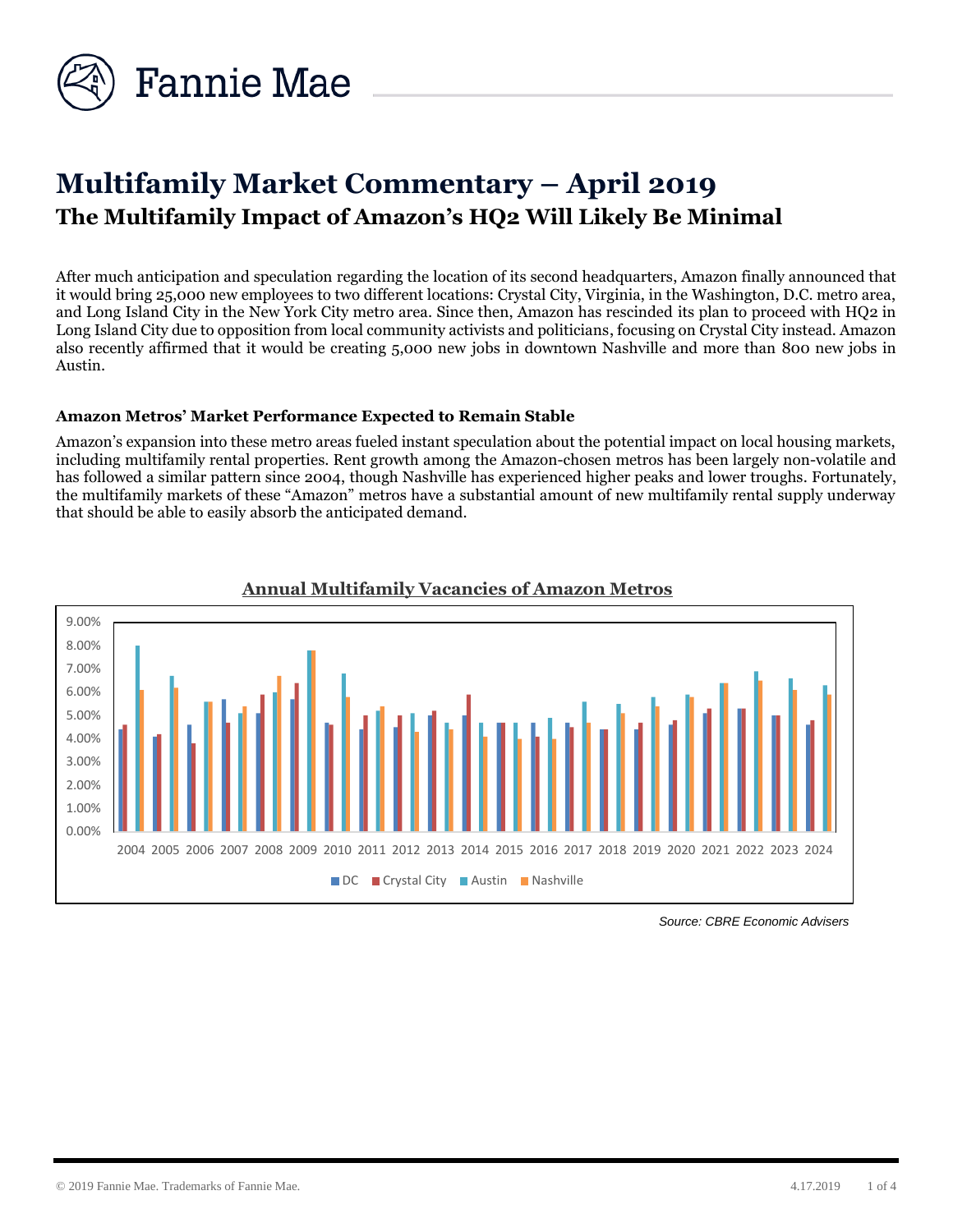**Nashville with Higher Peaks and Lower Troughs Since 2004 than Other Amazon Metros**



*Source: CBRE Economic Advisers*

## **Supply Over Time Remains Reasonable – For Now**

The Austin, Nashville, and Washington D.C. metro areas have more than 51,000 units underway combined. This supply is expected to deliver by the end of 2020. The metro areas of Austin, Nashville, and D.C. have also had over 180,000 units completed since 2013. If both were to stop building after the delivery of what is currently in their pipelines, they would still have more than enough new supply to absorb Amazon's new employees.



# **Construction Completed & Underway in Amazon Markets**

*Source: CBRE Economic Advisers*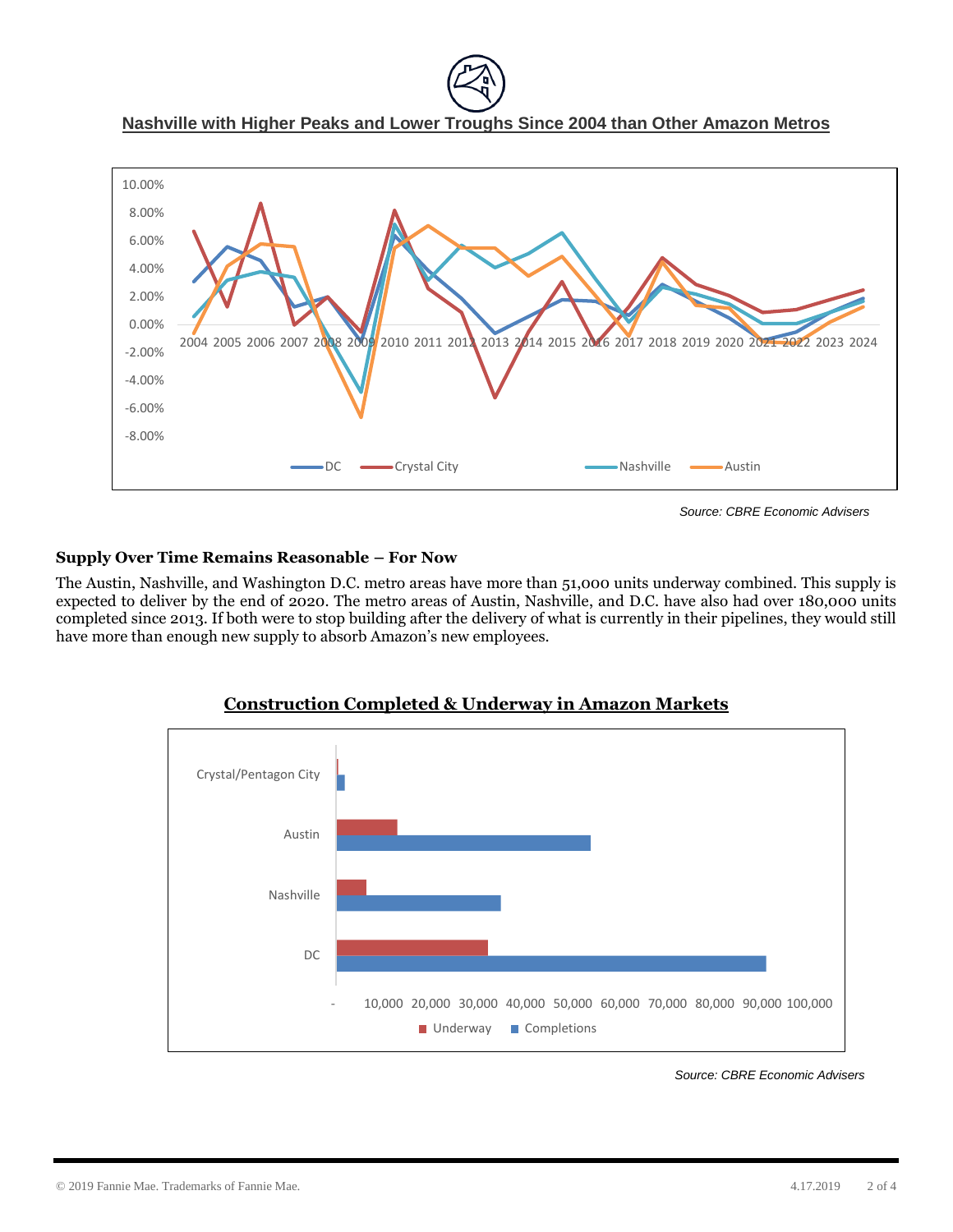

## **Solid Demographics Support Amazon's Arrival**

The submarket of Long Island City, despite its elevated level of new multifamily supply of more than 30,000 new units since 2013, would likely have been able to accommodate the potential demand from Amazon. The same holds true for the Crystal City submarket, with just 440 new multifamily units underway. Nashville, too, is in a great position to absorb its incoming 5,000 new Amazon employees over the past few years, thanks to the nearly 7,000 units scheduled to deliver by the end of 2020

#### **Crystal City: Looking Good in the Nation's Capital**

The multifamily demographics of the Washington D.C. area are a bit more attractive on paper than its New York City metro counterpart. Even though its population of about five million people is just one-third the size of New York City, the population growth rate is slightly better and even exceeds the national average (0.70 percent) at 0.80 percent. The Washington D.C. metro area also attracts a significant portion of Millennials. Indeed, Millennials account for about 0.60 percent of the Washington, D.C. metro's population growth rate, compared to just 0.10 percent nationally. Another advantage the D.C. area has is its median household income of \$104,000, much higher than the national average of \$64,000.

#### **Nashville: Music City Sings a Fine Tune**

While Nashville may not be as large as D.C. or New York City, its multifamily market still has plenty going for it. Nashville's population grew by 1.3 percent and its prime renting cohort population expanded by an enviable 1.6 percent in 2018. Lastly, it's also much more affordable. The median household income in Nashville is slightly less than that of New York City, at \$68,000 per year, but still higher than the national average of \$64,000.

#### **New York City: A (Not So) Easy Choice**

Of all the metro areas Amazon considered for its second headquarters, New York City has the biggest population and employment bases at 14.6 million and 7.1 million, respectively. However, looking further at New York City's demographic profile, it lags the nation in a few categories.

- Population growth has been slow at just 0.3 percent as of fourth quarter 2018.
- The population of Millennials, the prime renting cohort, has contracted by 0.3 percent year over year as of fourth quarter 2018.

Due to the presence of other technology companies, such as Google, Oracle, Facebook, and Etsy, in New York City, Long Island City presented Amazon with a unique advantage over its competition as it would have had an actual headquarters location, as opposed to just regional office space.

#### **The Amazon Effect Continues**

Amazon had an opportunity most companies would love: being wooed by many of the nation's largest metros, with most offering attractive incentives. While Amazon may have made a smart choice in selecting Washington, D.C., it was clearly caught off-guard by the small but powerful anti-Amazon faction in New York City. Luckily for Amazon, the other metros chosen should be able to integrate the company rather easily. Amazon's impact in Crystal City and Nashville is expected to be profound, but it is unlikely to impact those areas as significantly as it would have less economically advantaged metros.